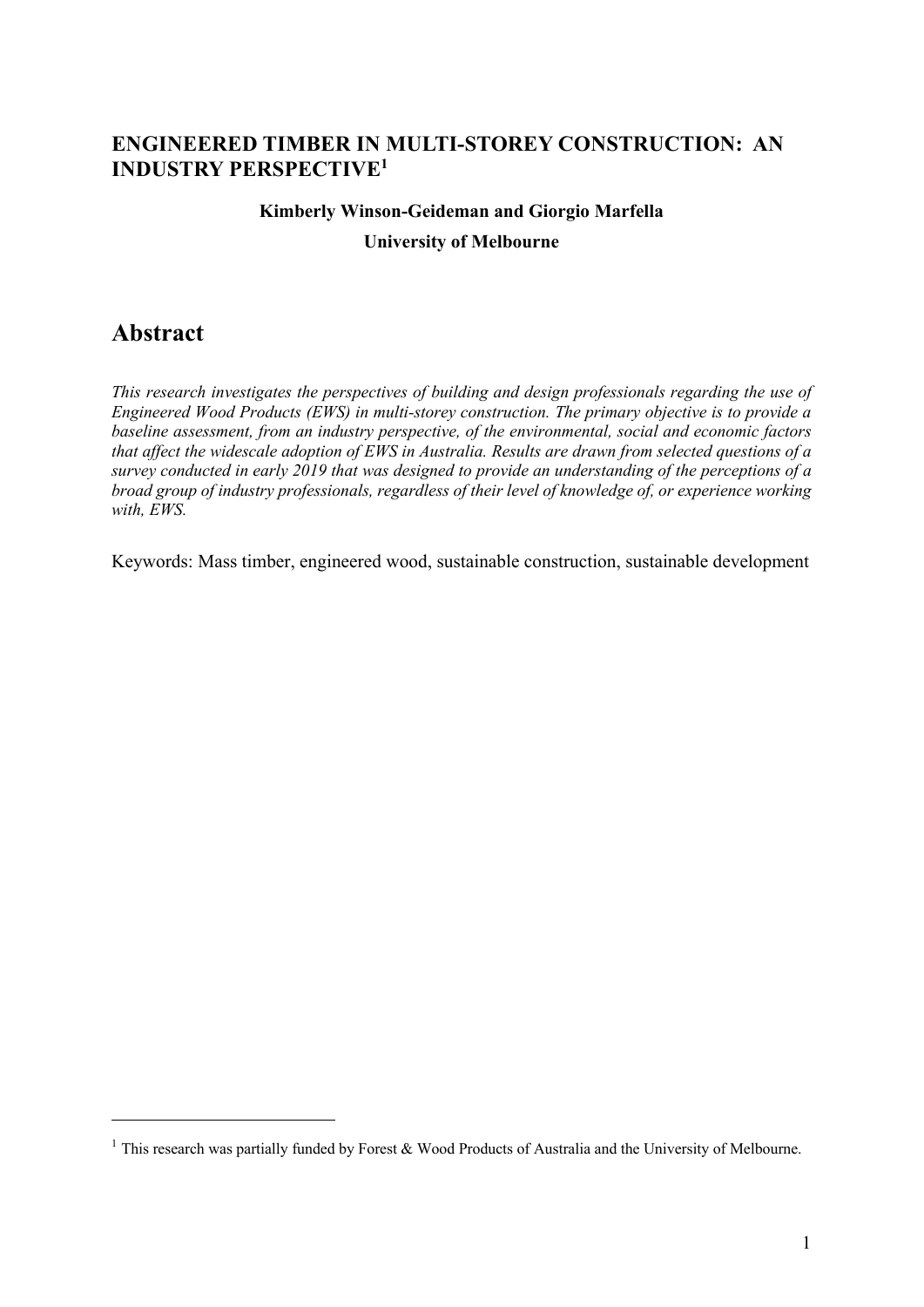#### **Introduction**

This research provides a baseline assessment of the perceptions of design and technical professionals related to the adoption of Engineered Wood Systems (EWS) in mid-rise and high-rise construction projects in Australia. EWS is a family of mass-produced, wood-based construction materials that includes products such as Cross Laminated Timber (CLT), Glue Laminated Timber (GLT) and Laminated Veneer Lumber (LVL). Lesser known engineered timber systems are also included such as prefabricated systems based on traditional timber construction systems, cassette floor systems and timber-framed wall panels, and emerging hybrid technologies that use mass-timber in structural applications such as composite with steel (e.g. pre-stressed timber columns and beams) or concrete (e.g. timber-concrete slab systems).

While the market for EWS in Australia is growing, it is still relatively new when compared to North America and Europe and substantially smaller than that of traditional materials such as concrete and steel. In this context, this research engages experts in the building design and construction industries to assess 1) the level of understanding and knowledge of EWS among design and technical professionals, and 2) the barriers to more widespread market adoption of EWS with a specific focus on environmental, social, and economic factors that affect the broader use of the materials. The information gathered will be used to explore differences between the groups in regard to their knowledge of EWS for the purpose of developing targeted, industry-specific education programs.

#### **Literature**

The literature related to the use of EWS in multi-storey construction is a relatively small, which is partially a function of the products' newness to market and corresponding information asymmetries. Much of it is drawn from the North American and European contexts where the use of EWS has a longer history than in Australia. Research from North America, for example, shows that lack of general knowledge and awareness of EWS is a substantial barrier to the widespread adoption of the material (Laguarda Mallo, & Espinoza, 2015). In Europe, incompatible regulation and lack of technical information are primary barriers (Espinoza, Rodriguez Trujillo, Laguarda Mallo, & Buehlmann, 2015). Research by Xia et al. (2014) considers a similar topic in Australia, suggesting that survey and interview participants view lack of industry awareness, fire risk and perception of high maintenance costs as significant barriers to more widespread use. Further, Kremer and Symmons (2015) apply a PESTEL analysis to the use of EWS by analysing the broader political, economic, social, environmental and legal hurdles facing domestic (Australian) production of masstimber materials.

Studies related to engineering standards, safety, and environmental properties predominate much of the remaining literature. Fire resistance in LVL and CLT has been examined (Allen, & Iano, 2017) as has seismic performance (Iqbal, Smith, Pampanin, Fragiacomo, Palermo, & Buchanan, 2016; Evans, 2013) and structural performance (Sutton, Black & Walker, 2017). The sound insulation properties of CLT has been tested (Öqvist, Ljunggren & Ågren, 2012) and construction efficiency assessed (Jones, Stegemann, Sykes & Winslow, 2016). Research by Lehmann (2012) even suggests a link between the use of timber products and improved liveability measures.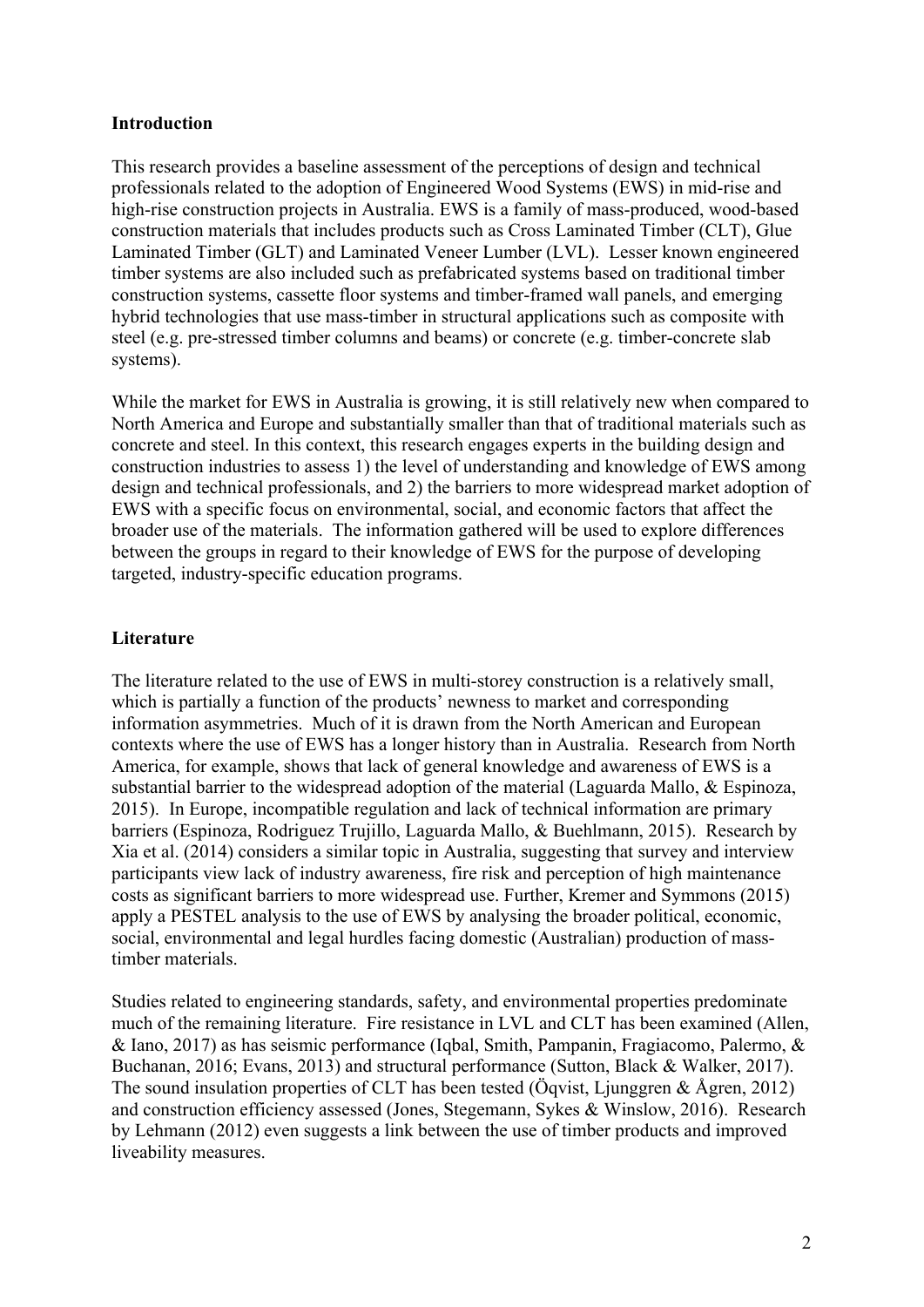This research extends the body of knowledge in the use of mass timber products by surveying 412 industry professionals about the environmental, social and economic factors that impact the adoption of EWS in mid- and high-rise developments in Australia. The relationship between design and technical experts is specifically explored to provide a baseline assessment of industry awareness regarding EWS and to identify knowledge and perception gaps between the groups. As mentioned earlier, this information will be used to develop targeted education programs related to Engineered Wood Systems.

#### **Data and Methods**

The data used in this study were collected via a survey administered to professionals in the construction and design industries. Researchers from the University of Melbourne collaborated with WoodSolutions, a non-profit organisation dedicated to the promotion of timber products in Australia, to collect the data.

#### *Survey Design & Administration*

The survey consists of 31 multi-option, matrix, yes/no and open-ended questions that was distributed to approximately 17,000 potential respondents recruited from the proprietary WoodSolutions database. It begins with three demographic questions related to industry affiliation, years of experience, and location. Subsequent questions delve into the respondents' opinions on a variety of EWS-related topics. As participants proceed through the survey, two elimination questions are used to progressively narrow the respondent group based on their knowledge of, and experience using, EWS. The elimination questions effectively divide the respondents into three groups, 1) those with at least a general knowledge of EWS, 2) those with a more sophisticated knowledge as well as experience using EWS, and finally, 3) only those who have hands-on experience using EWS. The results of this study are related to the responses of the first group.

In March 2019, an email from WoodSolutions invited respondents to participate in an electronic survey hosted on the SurveyMonkey platform. Approximately two weeks after the first email, a reminder was sent. The survey link was active for approximately one month. WoodSolutions distributed the survey email with the understanding that the primary investigators would be granted access to the full results. At no time did the primary investigators have access to the database of emails or any identifying information of the respondents.

#### *Sample*

Over 600 respondents began the survey, but that number quickly declined after the initial demographic questions. A core of 518 respondents remained in the survey after the fourth question, with most proceeding through to the end of the first section (the first elimination question). In this research, the focus is on two distinct groups (412 total respondents), comparing responses from design professionals (154 respondents) with those of engineering and construction professional background (258 respondents). The responses from the other professional groups are reserved for future studies.

Table 1 shows the professional composition of the industry groups targeted by this research. The technical group includes 96 structural engineers (37%), 26 non-structural engineers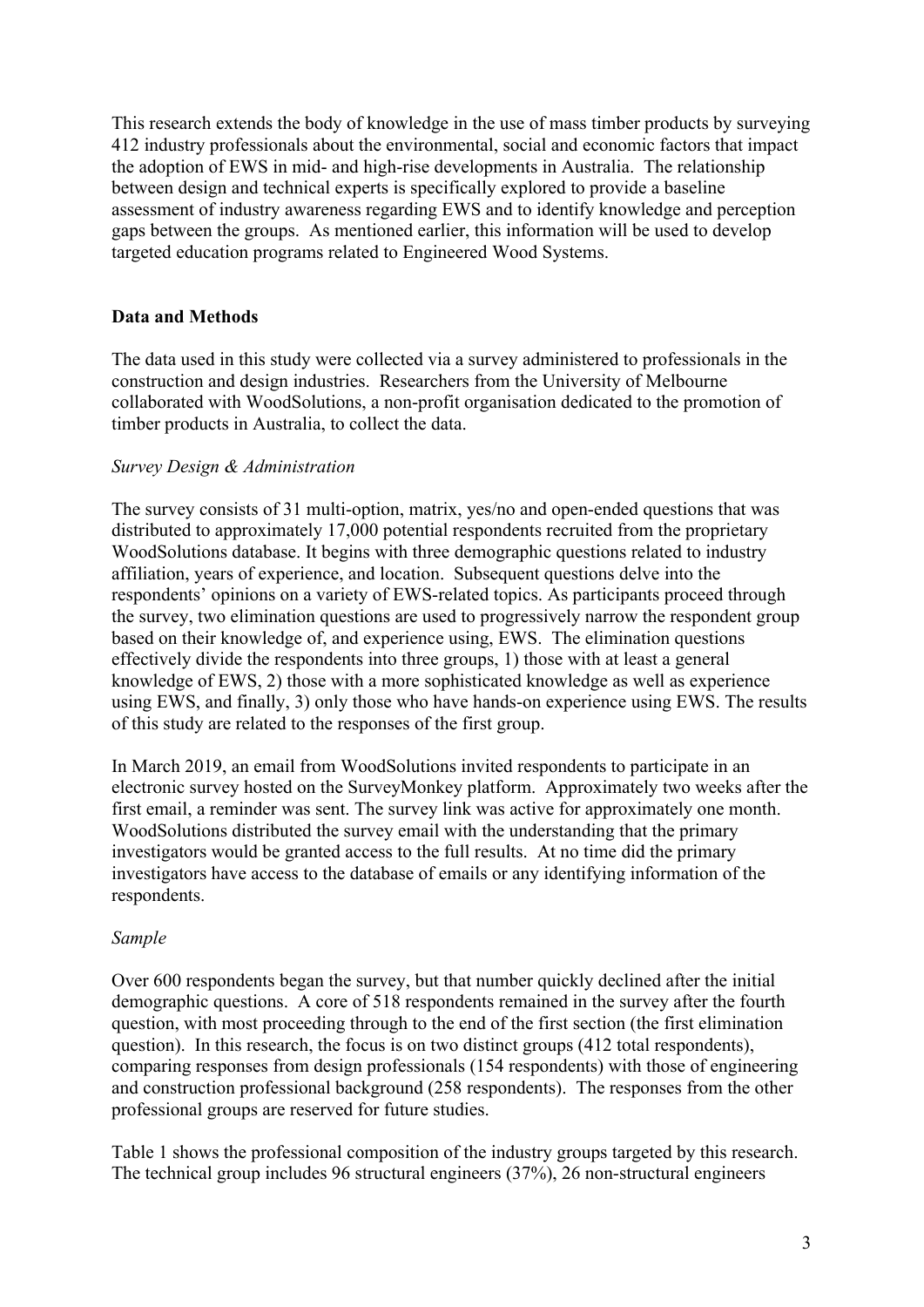(10%), 49 head contractors (19%), 29 sub-contractors (11%), 37 building surveyors (14%) and 21 project managers (8%). The design group is composed of 154 architects/building designers noted as a single category in the survey.

| <b>Construction/Engineering</b>       |     |      |
|---------------------------------------|-----|------|
| Structural engineer                   | 96  | 37%  |
| Non-structural engineer               | 26  | 10%  |
| Head contractor                       | 49  | 19%  |
| Sub-contractor                        | 29  | 11%  |
| Building surveyor                     | 37  | 14%  |
| Project Manager                       | 21  | 8%   |
| <b>Total Construction/Engineering</b> | 258 | 100% |
| <b>Construction/Engineering</b>       | 258 | 63%  |
| <b>Architect/Building Designer</b>    | 154 | 37%  |
| <b>Total respondents</b>              | 412 | 100% |

Table 1: Composition of respondent groups by profession

Table 2 notes the years of experience and location of the respondents. Regarding experience, the groups are generally proportional to each other with 75% of the design professional indicating ten plus years in industry and 70% of the construction and engineer professionals indicating the same. There are, however, some notable differences in the location where the respondents are based. Tasmania is disproportionately represented in the construction and engineering category (16%) when compared to the design group (2%). Victoria, conversely, is disproportionately represented among designers, accounting for nearly one-third of the responses compared with less than 10% of the other group. Western Australia is unrepresented and only one participant responded from the Northern Territory (.39%).

Table 2: Professional experience and location of respondents

|                                     | <b>Building Designer/Architect</b> |          | <b>Construction/Engineering</b> |          |
|-------------------------------------|------------------------------------|----------|---------------------------------|----------|
| <b>Experience</b>                   |                                    |          |                                 |          |
| Less than 2 years                   | 10                                 | 6.62%    | 7                               | 2.27%    |
| 2 to 6 years                        | 15                                 | 9.93%    | 38                              | 14.79%   |
| Between 6 and 10 years              | 14                                 | 9.27%    | 31                              | 12.06%   |
| 10 to 20 years                      | 41                                 | 27.15%   | 52                              | 20.23%   |
| More than 20 years                  | 71                                 | 47.02%   | 129                             | 50.19%   |
|                                     |                                    |          |                                 |          |
| Location                            |                                    |          |                                 |          |
| New South Wales                     | 26                                 | 17.11%   | 59                              | 22.87%   |
| <b>Australian Capital Territory</b> | $\overline{c}$                     | 1.32%    | 8                               | 3.10%    |
| Northern Territory                  | $\theta$                           | $0.00\%$ | 1                               | $0.39\%$ |
| South Australia                     | 9                                  | 5.92%    | 7                               | 2.71%    |
| Tasmania                            | 3                                  | 1.97%    | 42                              | 16.28%   |
| Queensland                          | 28                                 | 18.42%   | 67                              | 25.97%   |
| Victoria                            | 45                                 | 29.61%   | 25                              | 9.69%    |
| Western Australia                   | $\Omega$                           | $0.00\%$ | $\Omega$                        | $0.00\%$ |
| Country other than Australia        | 27                                 | 17.76%   | 39                              | 15.12%   |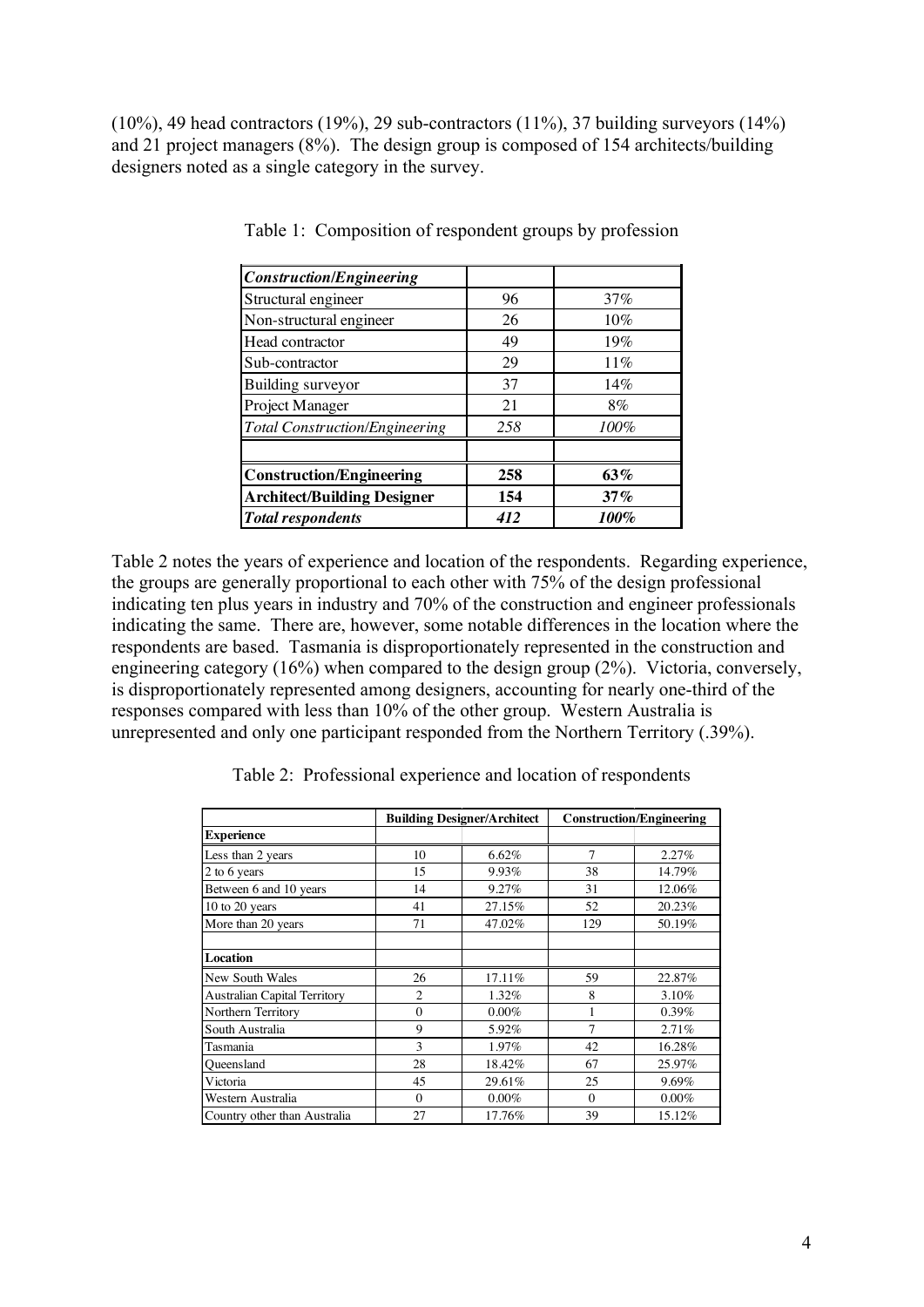Given the depth of the experience of most of the respondents regardless of professional grouping, it is fair to say they are generally classified as industry professionals who are likely knowledgeable, experienced, informed or familiar with the topic of timber in multi-storey applications and/or possess an established understanding of the culture, trends and structure of the Australian architecture, engineering and construction industries. This is further confirmed by their answer to Question 4 wherein 83% of architects/building designers and 81% of construction and engineering professionals state that timber as a material is 'appropriate' outside its traditional low-rise domestic applications and suitable for 'multistorey buildings higher than three floors'.

#### **Results**

The results are presented according to selected questions that address environmental, social and economic considerations related to the use of EWS in Australian multi-storey construction. Question five relates to environmental issues whereas question seven addresses social issues including public perceptions and larger social movements. Economic issues are covered in questions eleven and twelve, with particular attention paid to cost and financing, respectively.

In the matrix questions related to environmental and social issues, differences 10% or greater between the two groups are considered substantial enough to warrant further consideration. The 10% threshold is a conservative estimate that serves as a starting point for additional inquiry. Obviously, the greater the difference in responses between the two groups, the more likely the issue will trigger action in targeted education programs.

The matrix questions offer multiple options that include differing degrees of agreement/disagreement and the results are presented as a percentage of the total number of responses. The results for the economic questions related to project finance and cost are similarly presented, however, responses are limited to either yes or no/agree or disagree answers.

#### *Environmental*

Environmental issues are addressed in a matrix question where a number of environmental advantages associated with the use of timber in multi-storey buildings are described. These advantages include reduced carbon footprint, sustainable production, energy use in construction and service, the use of underutilised forest, and less waste and noise on construction sites. Respondents are asked to indicate if they are in agreement, disagree or are neutral on the advantage. Table 3 shows the complete results.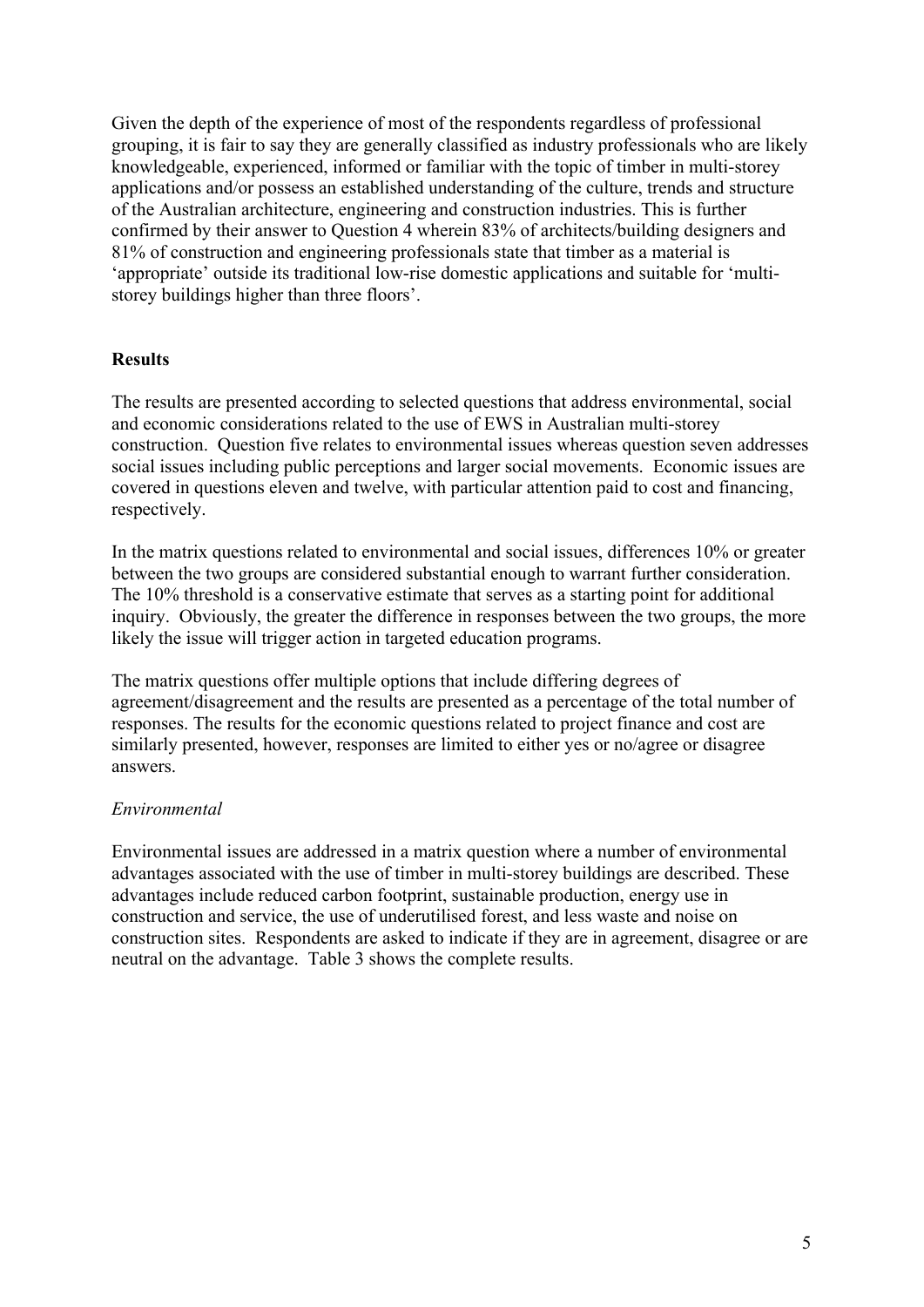#### Table 3: Environmental advantages related to timber

Q5. The following is a list of possible environmental advantages associated with timber multi-storey buildings. Indicate your level of agreement or disagreement with each of the following possibilities as they relate to the environmental advantages of timber multi-storey buildings.

| Factor                                | <b>Disagree</b> | <b>Neutral</b> | Agree |
|---------------------------------------|-----------------|----------------|-------|
| Reduced carbon footprint              |                 |                |       |
| Construction/Engineering              | 3%              | 12%            | 86%   |
| <b>Architects/Building Designers</b>  | $1\%$           | 7%             | 92%   |
| Sustainable production methods        |                 |                |       |
| Construction/Engineering              | 6%              | 10%            | 85%   |
| Architects/Building Designers         | $0\%$           | 5%             | 95%   |
| Less energy used in construction      |                 |                |       |
| Construction/Engineering              | 6%              | 15%            | 80%   |
| Architects/Building Designers         | $4\%$           | 17%            | 79%   |
| Less energy used in service           |                 |                |       |
| Construction/Engineering              | 7%              | 37%            | 57%   |
| Architects/Building Designers         | $10\%$          | 38%            | 52%   |
| Potential to use underutilised forest |                 |                |       |
| Construction/Engineering              | 13%             | 38%            | 50%   |
| Architects/Building Designers         | 20%             | 44%            | 36%   |
| Less waste on construction sites      |                 |                |       |
| Construction/Engineering              | 13%             | 24%            | 64%   |
| Architects/Building Designers         | 11%             | 27%            | 62%   |
| Less noise on construction sites      |                 |                |       |
| Construction/Engineering              | 12%             | 31%            | 57%   |
| Architects/Building Designers         | 12%             | 35%            | 54%   |

The responses from both groups are generally aligned when responding to advantages related to on-site factors (energy used in construction and service, waste and noise on construction sites) with differences ranging from 1-5% in the agree category. That spread increases, however, when advantages are related to ecological factors. Construction and engineering professionals appear more sceptical than architects/building designers indicating 6% less support for reduced carbon footprint and 10% less for sustainable production methods, although architects/building designers are 14% less supportive of the potential to use underutilised forest.

#### *Social*

Social factors are studied in two ways, firstly by looking at public perception and then by investigating the impact of larger-scale movements on the adoption of timber. In regard to the perception of the public, respondents were asked their opinion of a series of factors that the general public may associate with timber including green building design, deforestation, reduced energy consumption, depletion of wildlife habitats, recycling and good aesthetics. In the survey, statements were shown in no particular order, however, some are associated with negative factors such as deforestation and the depletion of wildlife habitats. Others may be perceived more positively, such as the association of timber with recycling or good aesthetics. Table 4 provides the responses to the statements.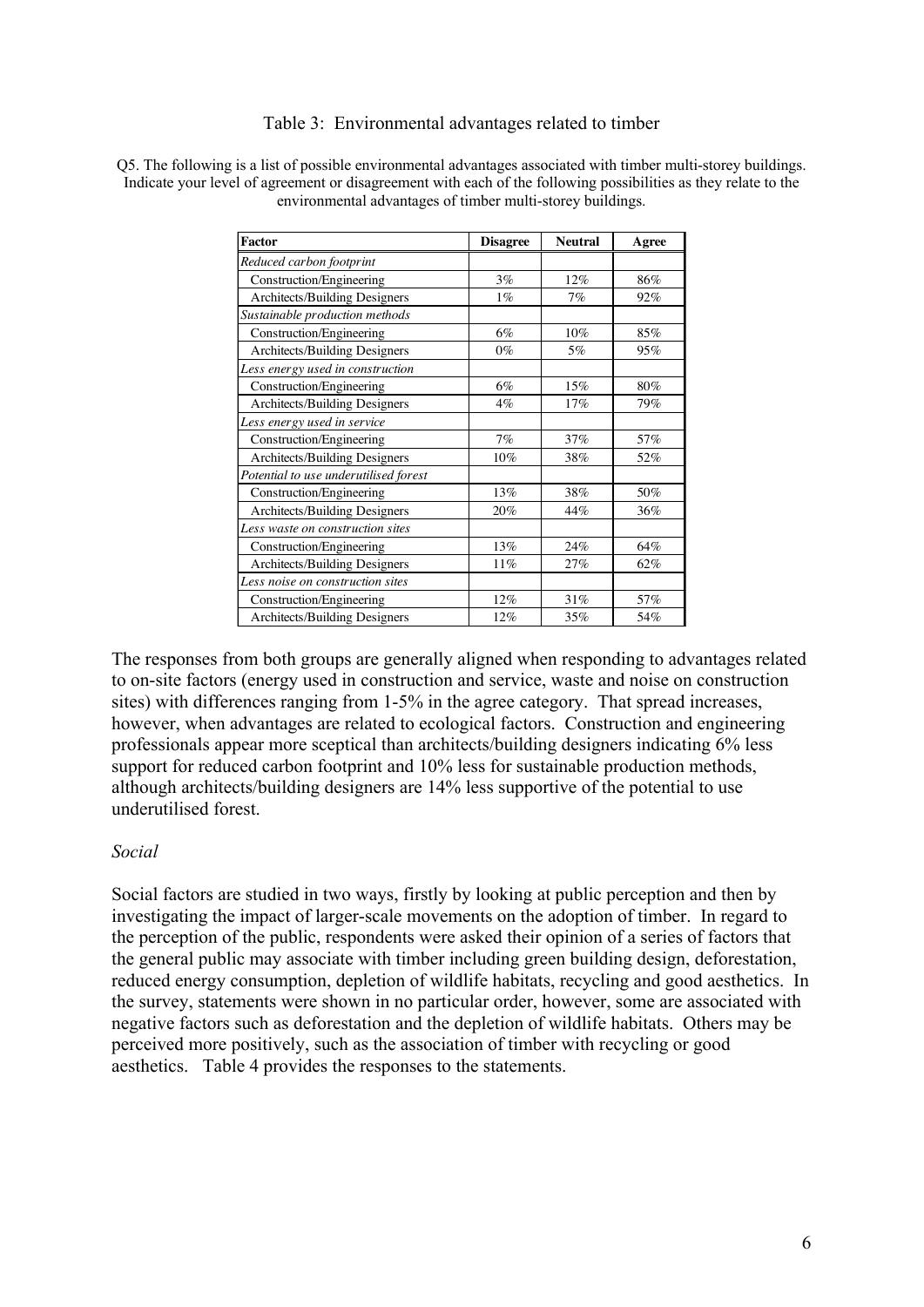#### Table 4: Public perceptions

| Factor                                                      | <b>Never</b> | <b>Sometimes</b> | <b>Always</b> |
|-------------------------------------------------------------|--------------|------------------|---------------|
| People associate timber with green building design          |              |                  |               |
| Construction/Engineering                                    | 6%           | 43%              | 53%           |
| Architects/Building Designers                               | 8%           | 45%              | 47%           |
| People associate timber with reduced energy consumption     |              |                  |               |
| Construction/Engineering                                    | 27%          | 48%              | 26%           |
| Architects/Building Designers                               | 22%          | 53%              | 25%           |
| People associate timber with recycling                      |              |                  |               |
| Construction/Engineering                                    | 27%          | 45%              | 28%           |
| Architects/Building Designers                               | 18%          | 60%              | 25%           |
| People associate timber with good aesthetics                |              |                  |               |
| Construction/Engineering                                    | 6%           | 29%              | 66%           |
| Architects/Building Designers                               | 6%           | 35%              | 59%           |
| People associate timber with depletion of wildlife habitats |              |                  |               |
| Construction/Engineering                                    | 13%          | 42%              | 46%           |
| Architects/Building Designers                               | 6%           | 48%              | 47%           |
| People associate timber with deforestation                  |              |                  |               |
| Construction/Engineering                                    | $9\%$        | 48%              | 43%           |
| Architects/Building Designers                               | $4\%$        | 60%              | 37%           |

In this case the responses of the two groups do not differ by substantial amounts in the "always" and "never" categories. Construction and engineering professionals and architects/building designers rank recycling and reduced energy consumption as the highest factors that the public *never* considers. Good aesthetics and green building design are the highest rank factors both groups tend to believe the public *always* considers. Differences greater than the 10% threshold are noted in the "sometimes" category, with 15% and 12% more designers indicating the public sometimes associate timber with recycling and deforestation, respectively.

In regard to larger social movements (Table 5), both groups generally find that the environmental movement and climate change awareness have positively affected the adoption of timber in multi-storey buildings, though notably, architects/building designers are more bullish in that respect than construction and engineering professionals (70% to 60%). Both groups tend to think industry and public resistance is generally a negative factor whereas supportive government policy is most highly ranked in the neutral category.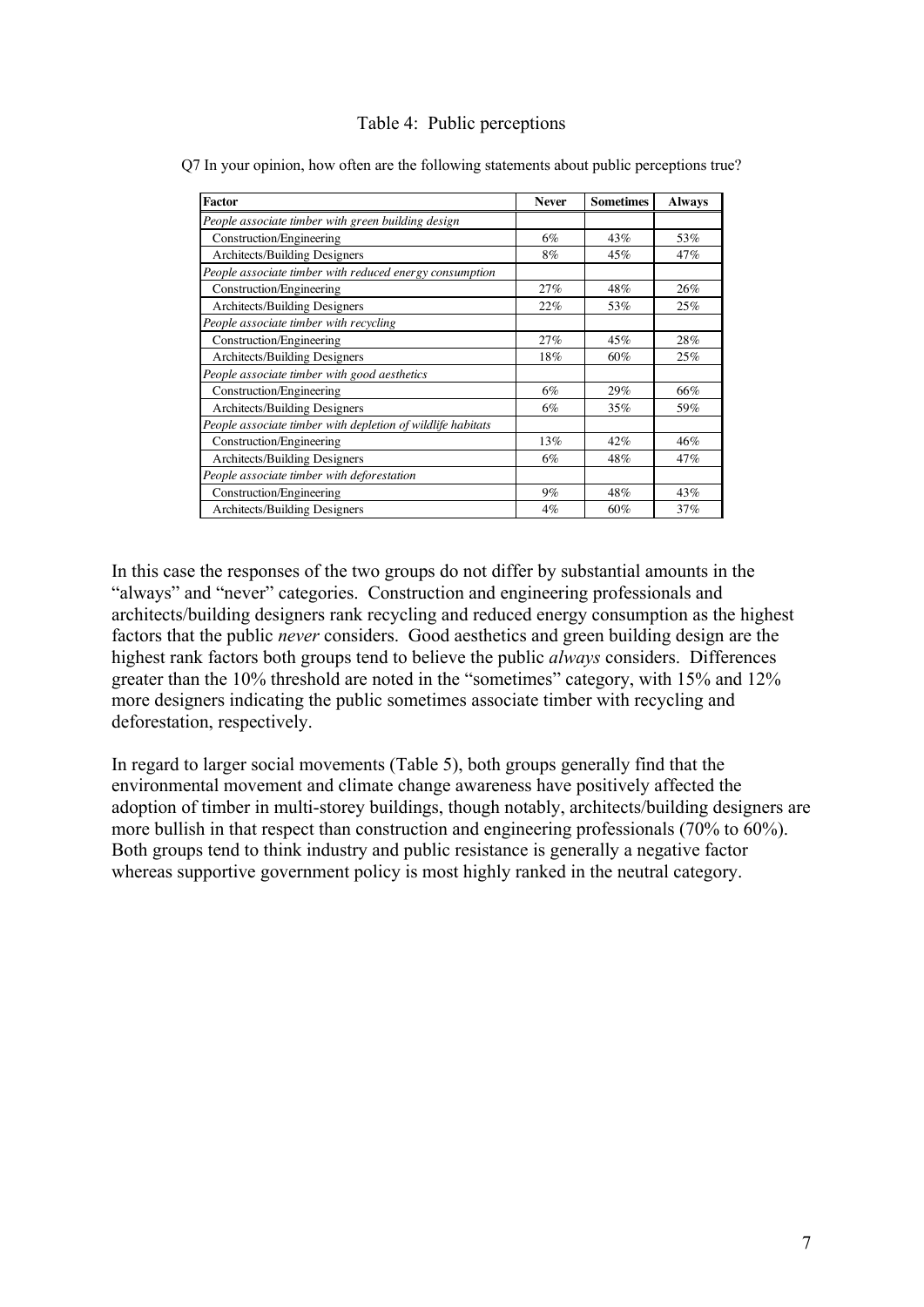#### Table 5: Social factors

| Factor                                       | <b>Negative</b> | <b>Neutral</b> | <b>Positive</b> |
|----------------------------------------------|-----------------|----------------|-----------------|
| The environmental movement                   |                 |                |                 |
| Construction/Engineering                     | 17%             | 22%            | 60%             |
| Architects/Building Designers                | 7%              | 19%            | 70%             |
| Climate change awareness                     |                 |                |                 |
| Construction/Engineering                     | 13%             | 23%            | 63%             |
| Architects/Building Designers                | $9\%$           | 23%            | 67%             |
| Resistance to change by the industry         |                 |                |                 |
| Construction/Engineering                     | 47%             | 29%            | 23%             |
| Architects/Building Designers                | 58%             | 26%            | 14%             |
| Supportive government policy                 |                 |                |                 |
| Construction/Engineering                     | 20%             | 40%            | 38%             |
| Architects/Building Designers                | 24%             | 41%            | 33%             |
| Resistance to change by the public/consumers |                 |                |                 |
| Construction/Engineering                     | 45%             | 33%            | 21%             |
| Architects/Building Designers                | 51%             | 36%            | $10\%$          |

#### Q8 What impact do the following social factors have on the adoption of timber in multi-storey projects in Australia? Select one option for each row.

#### *Economic*

Economic factors were tested in two ways, firstly by investigating project cost and then project finance. In regard to cost, respondents were asked to choose from a list of factors considered cost advantages. Multiple options could be selected and include cost reductions related to design, tender, structure, preliminaries, contracts, time and maintenance. In this case the respondent groups are aligned across most categories with the largest spreads in reduced cost of design, noted as an advantage by 8% more for construction and engineering representatives than building designers. Conversely, 8% more architects identify reduced cost of contract variations as an advantage associated with timber. This is not entirely unexpected as architects may possess a better understanding of design costs whereas construction and engineering participants may be more likely to be affected by contract variations, giving the groups a specialised and perhaps more accurate knowledge of the two factors. Table 6 includes the full results related to cost.

Table 6: Cost advantages of timber

Q11 Which of the following do you consider a cost advantage associated with the use of timber in multi-storey buildings? You can select more than one option.

|                                     | Construction/      | <b>Architects/Building</b> |
|-------------------------------------|--------------------|----------------------------|
| Factor                              | <b>Engineering</b> | <b>Designers</b>           |
| Reduced cost of design              | 21%                | 13%                        |
| Reduced cost of                     |                    |                            |
| tendering/procurement               | $11\%$             | 13%                        |
| Reduced structural cost             | 50%                | 51%                        |
| Reduced cost of preliminaries       |                    |                            |
| (cranes, temporary works)           | 62%                | 62%                        |
| Reduced cost of contract variations | 17%                | 25%                        |
| Reduced cost of construction time   | 74%                | 73%                        |
| Reduced cost of maintenance         | 12%                | $7\%$                      |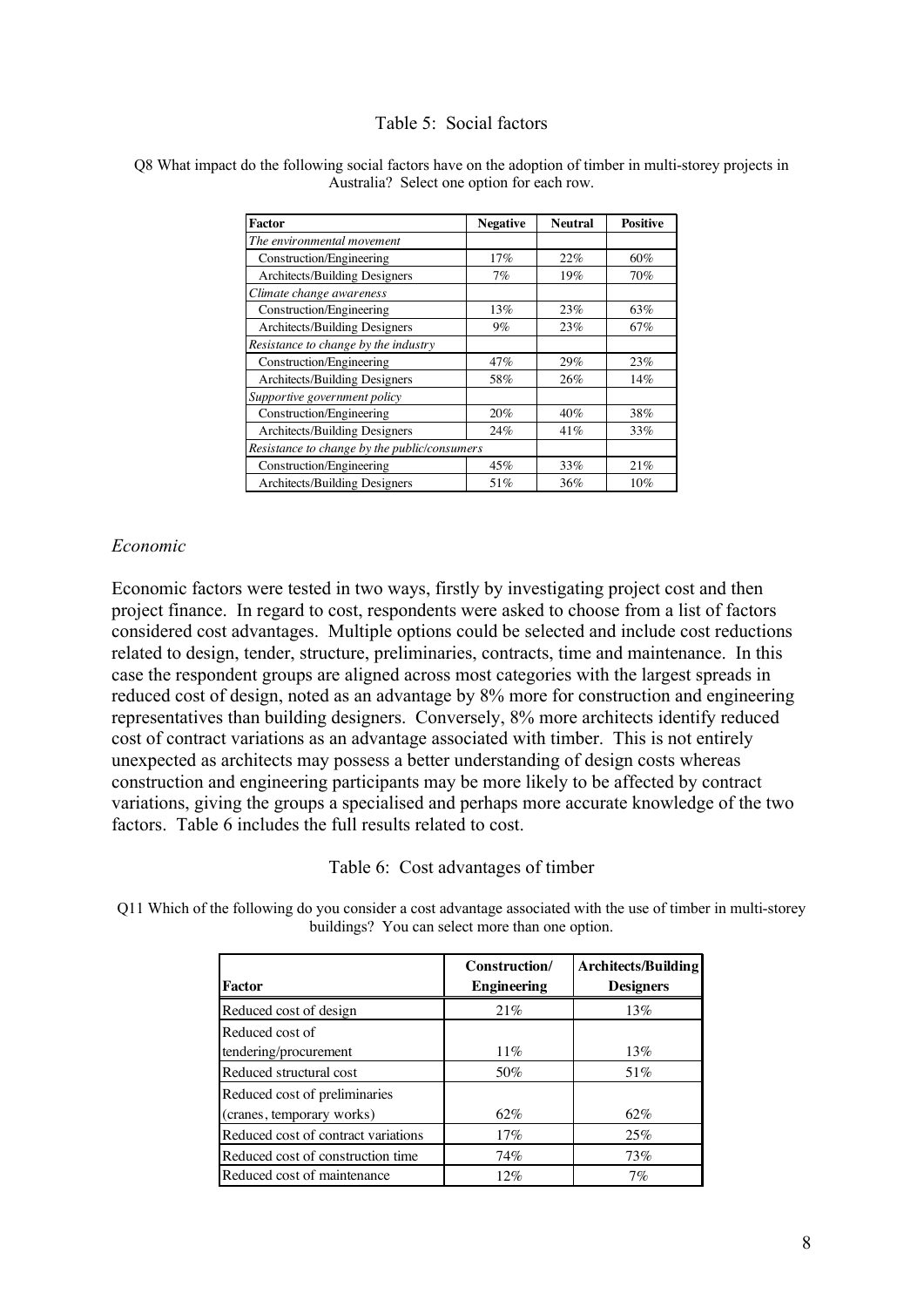Economic factors were further explored in questions related to project finance and insurance. A series of financial disadvantages were presented to the respondents who were asked to choose the options they believed related to the use of timber in multi-storey buildings. Results are shown in Table 7.

#### Table 7: Disadvantages related to project finance and insurance

Q12 Which of the following financial disadvantages are related to the use of timber in multi-storey buildings? You can select more than one option.

| Factor                                      | Construction/<br><b>Engineering</b> | <b>Architects/Building</b><br><b>Designers</b> |
|---------------------------------------------|-------------------------------------|------------------------------------------------|
| Increased insurance premiums                | 26%                                 | 28%                                            |
| Lack of traditional financing options       | 14%                                 | 21%                                            |
| Higher interest rates                       | 5%                                  | 6%                                             |
| Special disclosure requirements to insurers | 20%                                 | 28%                                            |
| Special disclosure requirements to lenders  | 13%                                 | 18%                                            |
| Unaware of any financial disadvantage       | 64%                                 | 61\%                                           |

Whilst the majority of respondents are unaware of any financial disadvantages, those who are cite insurance as a more important disadvantage than factors related to lending. The groups are closely aligned when responding to increased insurance premiums, with 26% of construction and engineers and 28% of architects/building designers indicating it is a problem. The same number (28%) of architects/buildings designers are aware of special disclosure requirements to insurers (20% for the rest analysed), and there also appears to be more awareness among the designer group than the rest about the availability of traditional financing options (21% and 14%, respectively).

#### **Discussion**

There is a strong consensus among the participants regarding the environmental design advantages of timber in multi-storey buildings, particularly in regard to reduced carbon footprint and sustainable production methods. The groups are also generally aligned in regard to advantageous environmental factors such as reduced noise and waste on site and less energy consumption in construction and service. Broader differences are apparent, however, in the area of ecological concerns where there is a relatively large spread between designers and construction and engineering professionals in regard to the potential to use underutilised forests. Fifty per cent of construction and engineering representatives agree it is an advantage, compared to only 36% of building designers.

While the participants appear to be generally well informed of the environmental benefits of EWS, they lack the same confidence in the public. In most instances, the opinion among the respondents is that the public identifies timber as 'aesthetically' pleasing and indicative of 'green building design' at least some of the time. These advantages are potentially outweighed, however, by the perceived negative impacts on forests and natural habitats as noted by the vast majority of respondents. Less convincing are the roles energy consumption and life cycle matters play in public awareness of the benefits of timber products. These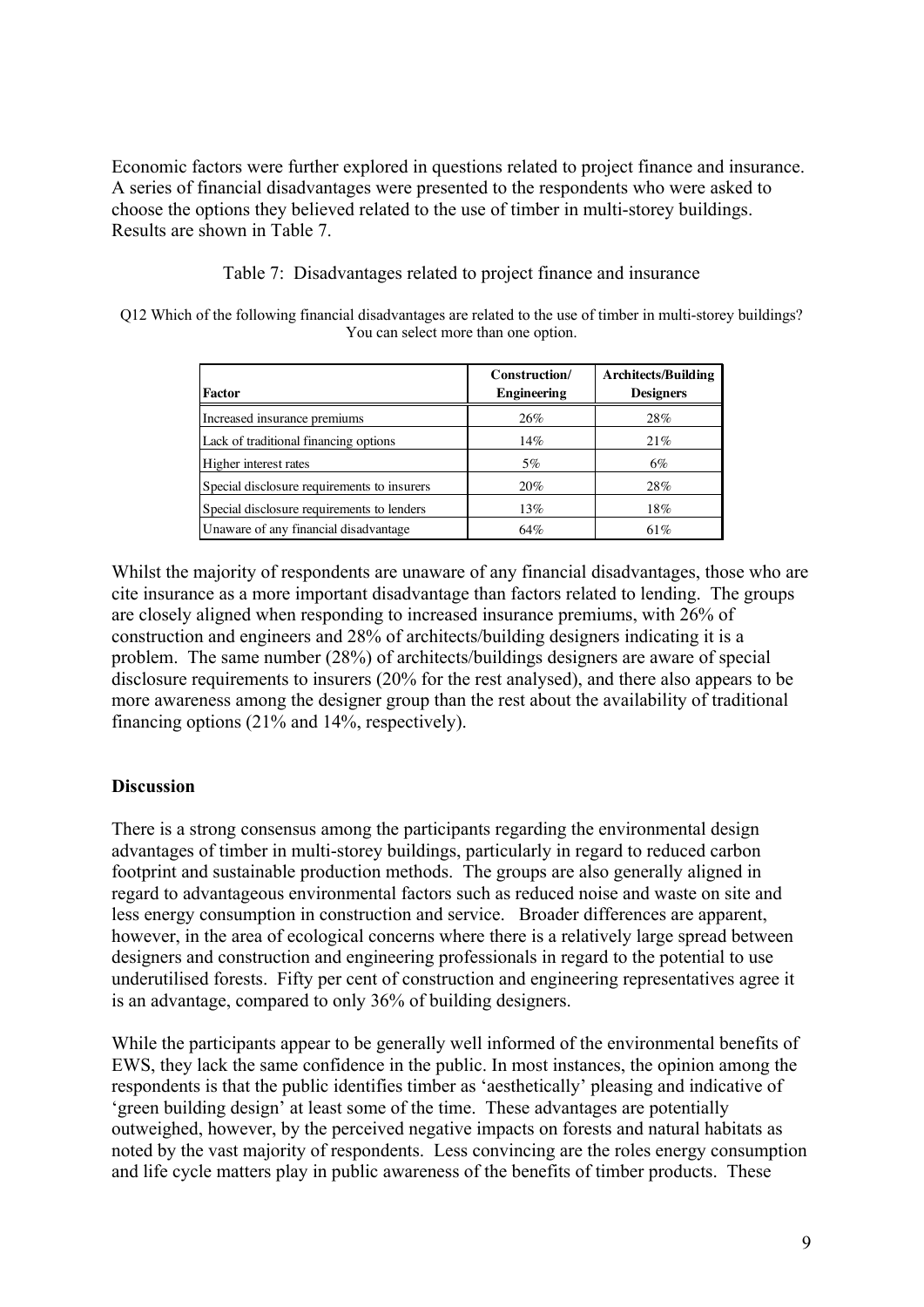opinions are fairly consistent between construction professionals, engineers and building designers.

Despite the concern that the public may lack a comprehensive understanding of the environmental benefits of EWS, respondents recognise that larger social movements such as 'the environmental movement' and increasing 'climate change awareness" are potential contributors to the future adoption of timber in multi-storey buildings. This agreement is shared by all participants analysed here. Conversely, about half of both groups also share the opinion that 'resistance to change by the public' will have a negative effect as will 'resistance to change by the industry', although about 1/3 of respondents cite 'supportive government policy' as one way that these cultural issues may be mitigated.

In regard to economic factors, respondents across both groups seemed sufficiently aware of the most significant cost-related advantages of EWS in multi-storey projects in areas such as preliminaries, construction time and structural costs. Deviations between the groups exist in those factors where they are most likely to have first-hand knowledge such as contract variations and design. When responding to issues with financing and insurance, the groups indicated a general lack of awareness to any barriers, although those who did indicate insuring projects as a potential problem.

#### **Conclusion**

The purpose of this research is to assess the opinions of design and technical professionals regarding the environmental, social and economic factors that contribute to the use of Engineered Wood Systems in Australia. The data used was collected via a survey conducted by the authors in conjunction with WoodSolutions, an organisation dedicated to the promotion of timber products in Australia. The information was gathered to develop a baseline assessment of the industry for the purpose of developing targeted education programs about the use of materials such as Glue Laminated Timber, Cross Laminated Timber and Laminated Veneer Lumber in mid- and high-rise construction projects. Selected questions from the survey are used to produce the findings discussed in this paper.

As noted in the North American and European literature, the primary barrier to the adoption of EWS is lack of knowledge by industry participants and consumers. Whilst the responses of the design and technical groups in this research are similar in most cases, there are gaps in the areas of ecological and economic concerns. This suggests that programs targeting designers should emphasise aspects different from those targeting construction and engineering, although there are topics from which both can benefit.